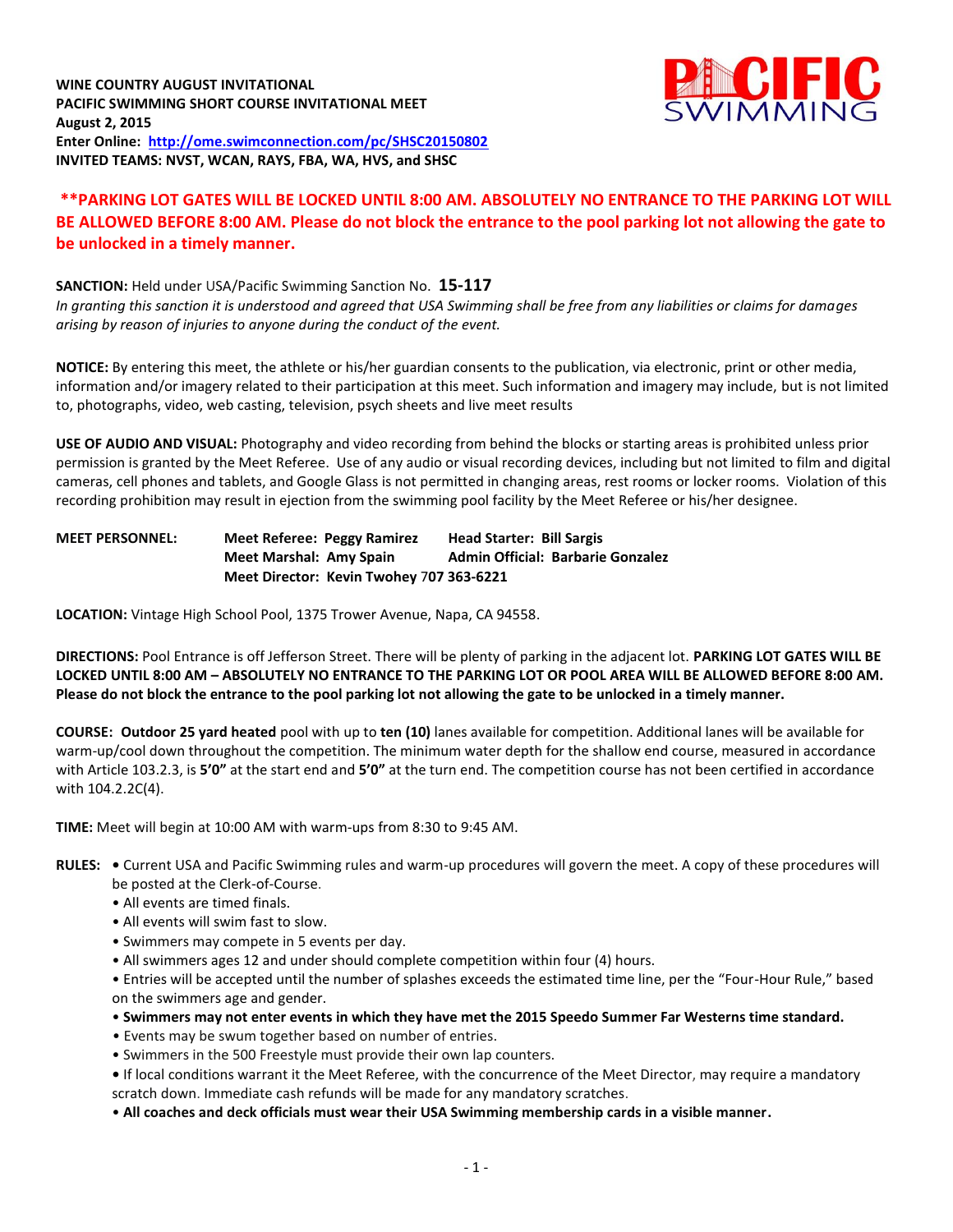**UNACCOMPANIED SWIMMERS:** Any USA-S athlete-member competing at the meet must be accompanied by a USA Swimming member-coach for the purposes of athlete supervision during warm-up, competition and warm-down. If a coach-member of the athlete's USA-S Club does not attend the meet to serve in said supervisory capacity, it is the responsibility of the swimmer or the swimmer's legal guardian to arrange for supervision by a USA-S member-coach. The Meet Director or Meet Referee may assist the swimmer in making arrangements for such supervision; however, it is recommended that such arrangements be made in advance of the meet by the athlete's USA-S Club Member-Coach.

**RACING STARTS:** Swimmers must be certified by a USA-S member-coach as being proficient in performing a racing start, or must start the race in the water. It is the responsibility of the swimmer or the swimmer's legal guardian to ensure compliance with this requirement.

**RESTRICTIONS:** • Smoking and the use of other tobacco products is prohibited on the pool deck, in the locker rooms, in spectator seating or standing areas and in all areas used by swimmers, during the meet and during warm-up periods.

- Sale and use of alcoholic beverages is prohibited in all areas of the meet venue and on school grounds.
- No glass containers are allowed in the meet venue.
- No propane heater is permitted except for snack bar/meet operations.
- All shelters must be properly secured.
- Changing into or out of swimsuits other than in locker rooms or other designated areas is prohibited.

• Destructive devices, to include but not limited to, explosive devices and equipment, firearms (open or concealed), blades, knives, mace, stun guns and blunt objects are strictly prohibited in the swimming facility and its surrounding areas. If observed, the Meet Referee or his/her designee may ask that these devices be stored safely away from the public or removed from the facility. Noncompliance may result in the reporting to law enforcement authorities and ejection from the facility. Law enforcement officers (LEO) are exempt per applicable laws.

**ELIGIBILITY:** • Swimmers must be current members of USA-S and enter their name and registration number on the meet entry card as they are shown on their Registration Card. If this is not done, it may be difficult to match the swimmer with the registration and times database. The meet host will check all swimmer registrations against the SWIMS database and if not found to be registered, the Meet Director shall accept the registration at the meet (a \$10 surcharge will be added to the regular registration fee). Duplicate registrations will be refunded by mail.

• Entries with **"NO TIME" will be ACCEPTED**

**Swimmers may not enter events in which they have met the 2015 Speedo Summer Far Westerns time standard.**

• Entry times submitted for this meet will be checked against a computer database and may be changed in accordance with Pacific Swimming Entry Time Verification Procedures.

• Disabled swimmers are welcome to attend this meet and should contact the Meet Director or Meet Referee regarding any special accommodations on entry times and seeding per Pacific Swimming policy.

- The swimmer's age will be the age of the swimmer on the first day of the meet
- This meet is open ONLY to the following teams: NVST, WCAN, RAYS, WA, FBA, HVS and SHSC . Unattached Swimmers training with NVST, WCAN, RAYS, WA, FBA, HVS, and SHSC are eligible to compete in this meet.

**ENTRY FEES:** \$4.00 per event plus an \$8.00 participation fee per swimmer. Entries will be rejected if payment is not sent at time of request.

**ONLINE ENTRIES:** To enter online go to **<http://ome.swimconnection.com/pc/SHSC20150802>** to receive an immediate entry confirmation. This method requires payment by credit card. Swim Connection, LLC charges a processing fee for this service, equal to \$1 per swimmer plus 5% of the total Entry Fees. Please note that the processing fee is a separate fee from the Entry Fees. If you do not wish to pay the processing fee, enter the meet using a mail entry. **Entering online is a convenience, is completely voluntary, and is in no way required or expected of a swimmer by Pacific Swimming.** Online entries will be accepted through Saturday, **July, 25, 2015 at 11:59pm.**

**MAILED OR HAND DELIVERED ENTRIES**: Entries must be on the attached consolidated entry form. Forms must be filled out completely and printed clearly with swimmers best time. Entries must be postmarked by midnight, Wednesday **July 22, 2015** or hand delivered by 6:00 p.m. Saturday, **July 25, 2015**. No late entries will be accepted. No refunds will be made, except mandatory scratch downs. Requests for confirmation of receipt of entries should include a self-addressed envelope.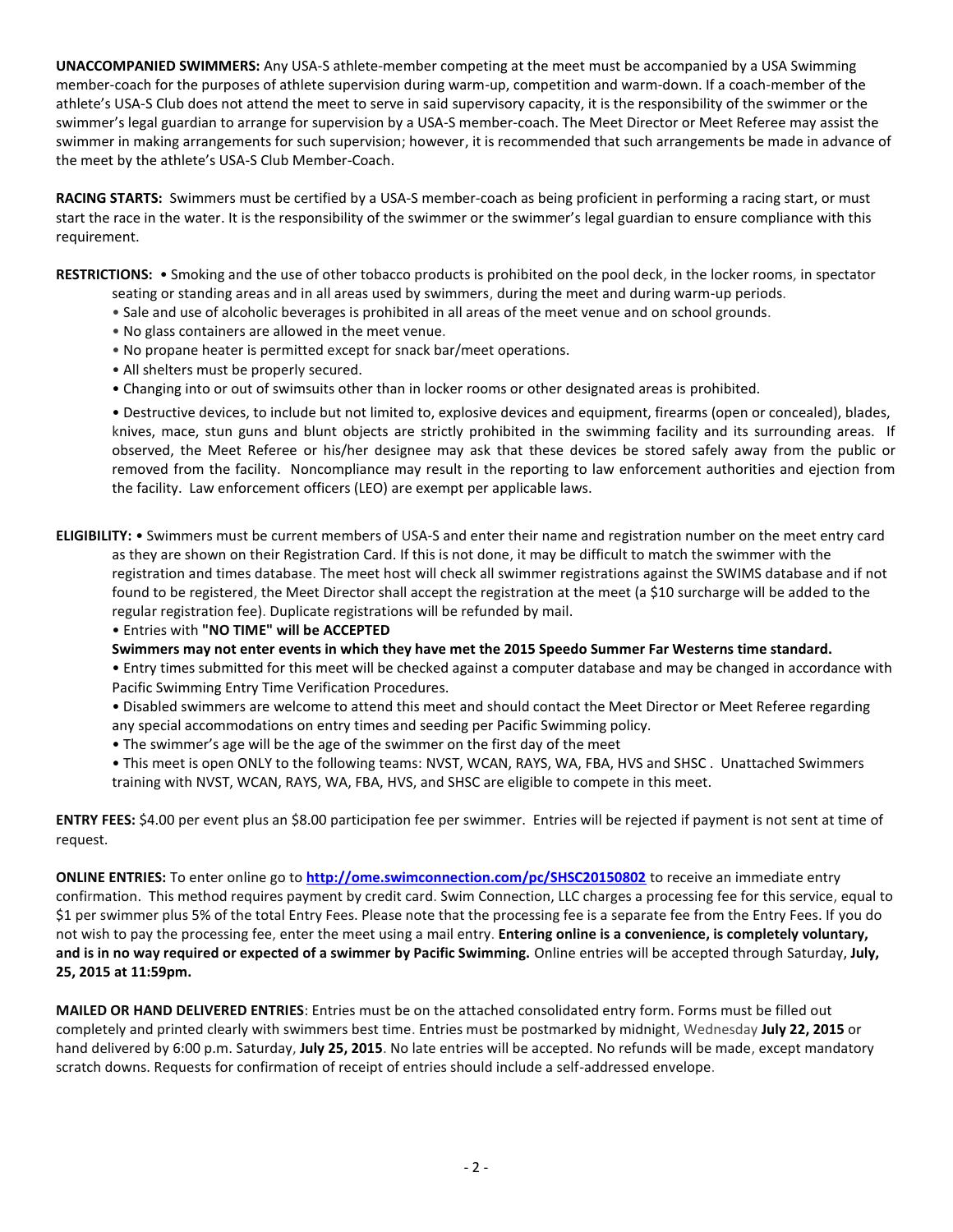## **Mail entries to**: **St. Helena Swim Club Hand deliver entries to: Kevin Twohey P.O Box 373 1930 Main St. St. Helena, CA 94574 St. Helena, CA 94574**

**CHECK-IN:** The meet will be deck seeded. Swimmers must check-in at the Clerk-of-Course. Close of check-in for all individual events shall be no more than 60 minutes before the estimated time of the start of the first heat of the event. No event shall be closed more than 30 minutes before the scheduled start of the session. Swimmers who do not check in will not be seeded and will not be allowed to compete in that event.

**SCRATCHES:** Any swimmers not reporting for or competing in an individual timed final event that they have checked in for shall not be penalized. Swimmers who must withdraw from an event after it is seeded are requested to inform the referee immediately.

**AWARDS:** No awards

**ADMISSION:** Free.

**PROGRAMS:** No programs will be available. Coaches will receive a meet sheet

**SNACK BAR & HOSPITALITY:** No snack bar available. Hospitality for officials and coaches will be provided

**MISCELLANEOUS:** No overnight parking is allowed. Facilities will not be provided after meet hours

#### **MINIMUM OFFICIALS**

At least seven days prior to the meet, meet management (Meet Director and/or Meet Referee) shall contact a representative from each team participating in the meet, and provide a preliminary inventory of the officials that team is required to provide for each session. Each team shall, by the start of the meet, provide to the Meet Director or designee a list of Officials who have agreed to represent that team during each session of the meet. At the meet, meet management shall conduct an inventory of officials, and shall compare the number of swimmers entered in each session by each team with the number of officials present representing each team. If meet management certifies that a team has not provided sufficient officials for any session of the meet in accordance with the table below, the team will be fined \$100 per missing official per session of the meet.

| Club swimmers entered in session | Trained and carded officials required |  |  |  |  |  |
|----------------------------------|---------------------------------------|--|--|--|--|--|
| $1 - 10$                         |                                       |  |  |  |  |  |
| $11 - 25$                        |                                       |  |  |  |  |  |
| 26-50                            |                                       |  |  |  |  |  |
| 51-75                            |                                       |  |  |  |  |  |
| 76-100                           |                                       |  |  |  |  |  |
| 100 or more                      |                                       |  |  |  |  |  |

\*Zone 3 will include Colorado, Intermediary/ Chief Timing Judge, and Computer operator in the count of officials for a session although these positions are not carded. Zone 3 will accept un-carded Trainees in the count of officials for uo to two sessions. Teams may use officials "borrowed" from other teams, or unattached officials at the meet who agree, to fulfill their obligation under the rule.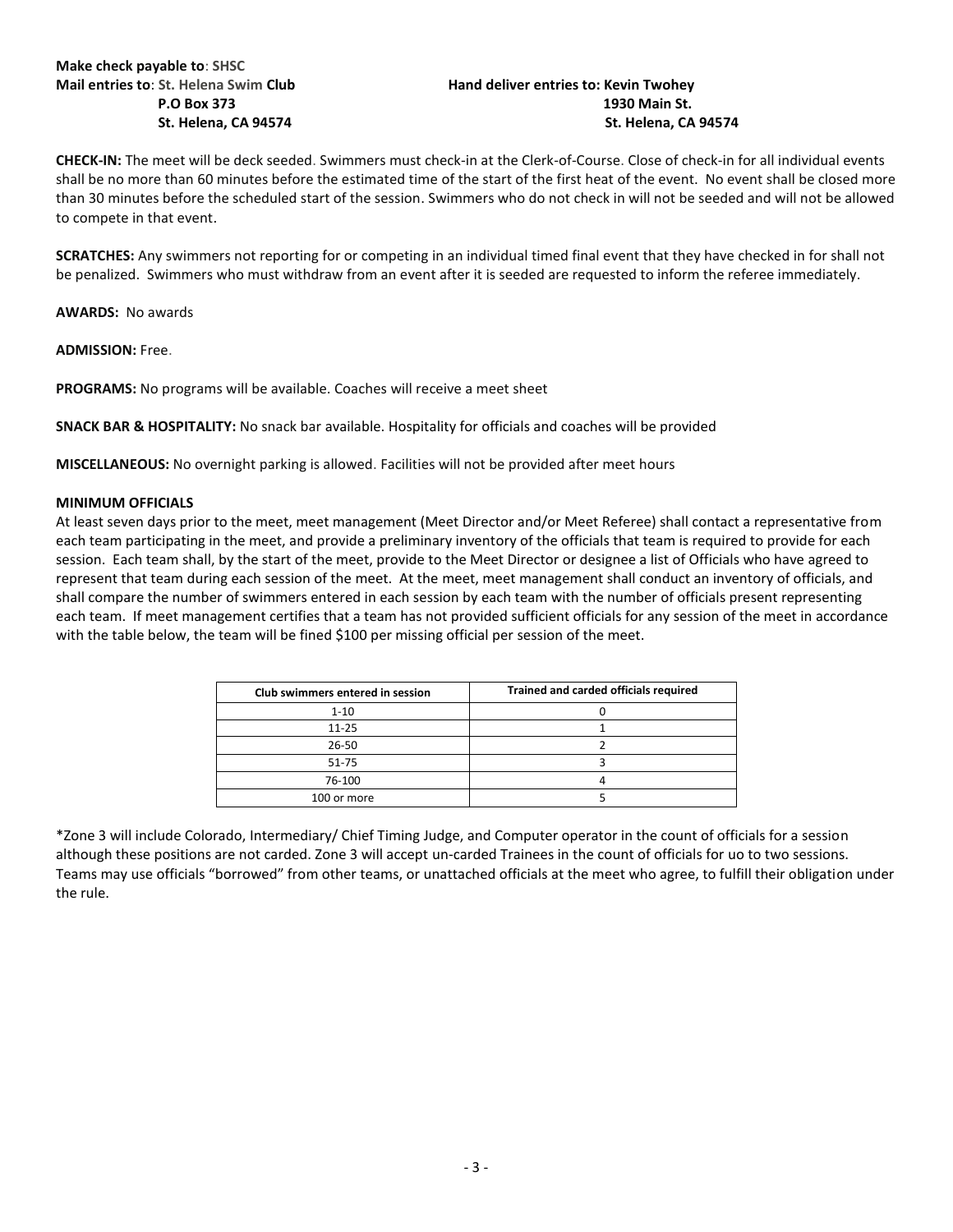#### **EVENTS**

| <b>SUNDAY AUGUST 2nd</b> |                    |                |  |  |  |  |  |
|--------------------------|--------------------|----------------|--|--|--|--|--|
| <b>EVENT#</b>            | <b>EVENT</b>       | <b>EVENT#</b>  |  |  |  |  |  |
| $\mathbf{1}$             | 13-Over 200 Back   | $\overline{2}$ |  |  |  |  |  |
| 3                        | 9-12 100 Back      | 4              |  |  |  |  |  |
| 5                        | 8-UN 25 Back       | 6              |  |  |  |  |  |
| 7                        | 13-Over 100 Breast | 8              |  |  |  |  |  |
| 9                        | 9-12 100 Breast    | 10             |  |  |  |  |  |
| 11                       | 8-UN 50 Breast     | 12             |  |  |  |  |  |
| 13                       | 13-Over 100 Free   | 14             |  |  |  |  |  |
| 15                       | 9-12 100 Free      | 16             |  |  |  |  |  |
| 17                       | 8-UN 50 Free       | 18             |  |  |  |  |  |
| 19                       | 13-Over 100 Fly    | 20             |  |  |  |  |  |
| 21                       | 9-12 100 Fly       | 22             |  |  |  |  |  |
| 23                       | 8-Un 50 Fly        | 24             |  |  |  |  |  |
| 25                       | 13-Over 200 IM     | 26             |  |  |  |  |  |
| 27                       | 9-12 100 IM        | 28             |  |  |  |  |  |
| 29                       | 8-Un 100 IM        | 30             |  |  |  |  |  |
| 31                       | 11-Over 500 Free   | 32             |  |  |  |  |  |
| 33                       | 10-Un 500 Free     | 34             |  |  |  |  |  |
| 35                       | 13-Over 400 IM     | 36             |  |  |  |  |  |
| 37                       | 9-12 200 IM        | 38             |  |  |  |  |  |
| 39                       | 13-Over 100 Back   | 40             |  |  |  |  |  |
| 41                       | 9-12 50 Back       | 42             |  |  |  |  |  |
| 43                       | 8-Un 50 Back       | 44             |  |  |  |  |  |
| 45                       | 13-Over 200 Fly    | 46             |  |  |  |  |  |
| 47                       | 9-12 50 Fly        | 48             |  |  |  |  |  |
| 49                       | 8-Un 25 Fly        | 50             |  |  |  |  |  |
| 51                       | 13-Over 200 Free   | 52             |  |  |  |  |  |
| 53                       | 9-12 50 Free       | 54             |  |  |  |  |  |
| 55                       | 13-Over 200 Breast | 56             |  |  |  |  |  |
| 57                       | 9-12 50 Breast     | 58             |  |  |  |  |  |
| 59                       | 8-UN 25 Breast     | 60             |  |  |  |  |  |
| 61                       | Open 25 Free       | 62             |  |  |  |  |  |

# **Events may be swum together based on number of entries. Swimmers need to provide their own counters for the 500's.**